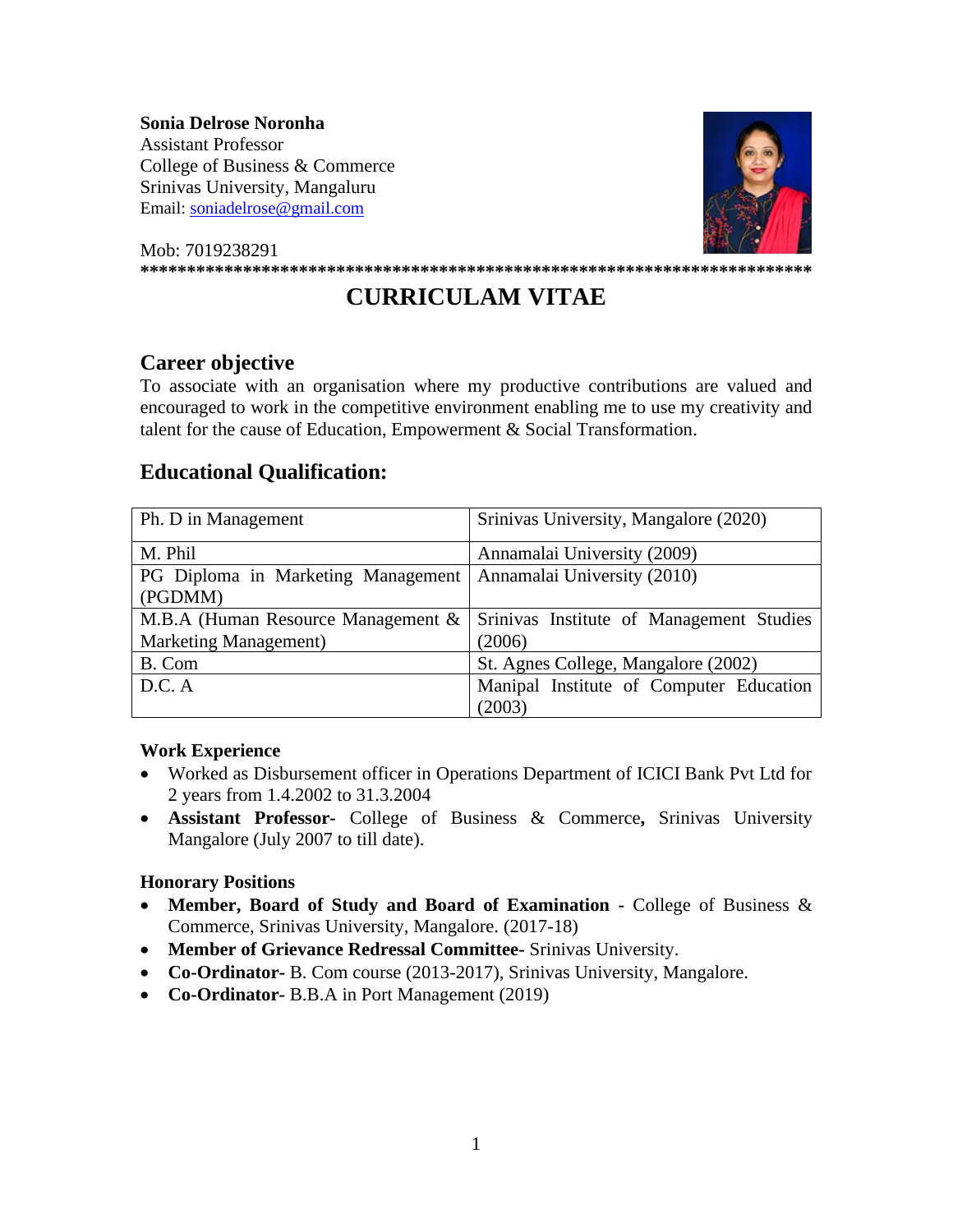## **International Publications**

- Noronha, S., & Aithal., (2016). Glass Ceiling A Silent Barrier for women in Highly Advanced and Humanistic Society, *IRA- International Journal of Management & Social Sciences*, 5 (3), ISSN 2455-2267, 455-466.
- Noronha, Sonia Delrose & Aithal, P. S., (2019). Work-life Balance among Women Employees: A Study on Initiatives Undertaken by Indian Organizations, *MERC Global's International Journal of Management*, 7(3), ISSN 2321-7286, 268-273.
- Noronha, Sonia Delrose., & Aithal, P. S., (2017). Organizational Strategic Approach towards Work-life Balance of Women in India., *International Journal of Management, Technology, and Social Sciences (IJMTS*), 2 (1), ISSN 2581-6012, 18- 24.
- Sonia Delrose Noronha1, Aithal. P. S, (2019). Work-life Balance and Glass Ceiling of Women Employees – A Literature Review*, Saudi Journal of Business and Management Studies,* 4 (5), ISSN: 2415–6671, 386-396.
- Sonia Delrose Noronha, Aithal P. S. & M.D. Pradeep., (2017). Study on Policy Framework towards Work-life Balance in India, *International Journal of Multidisciplinary Research and Modern Education, (IJMRME),* 3 (2), ISSN: 2454- 6119, 11-16.
- Sonia Delrose Noronha, Aithal P. S., (2019). Influence of socio-demographic factors on work-Life Balance (WLB)among Public Universities teachers in Karnataka, *International Journal of Scientific Research, (IJSR),* 8(11), ISSN: 2277-8179, 9-12.
- Pradeep M. D. & Noronha Sonia D. N., (2018). Study on the Changing landscape of financial in Indian Banking System- Opportunities and Challenges, *International Journal of Management, Technology, and Social Sciences (IJMTS*)*,* 3 (1), ISSN: 2455-5630, pp. 744-755.
- Sonia Delrose Noronha1, Dr. P. S Aithal., (2016). Hitting two birds with one stone: Srinivas university B. Com model in Corporate Auditing, *International Journal of Computational Research and Development*, 1 (1), ISSN 2455-5630, 853-869.

## **International Conference**

• Presented Paper titled 'Challenges and Work Life Balance among State University Teachers of Karnataka- A study' in the International Conference on emerging trends in Management, Information Technology and Education held on  $16<sup>th</sup>$  and  $17<sup>th</sup>$  August, 2019 at Srinivas University, Karnataka, India.

## **Academic Contributions**

• Guide for 91 Student Academic Research.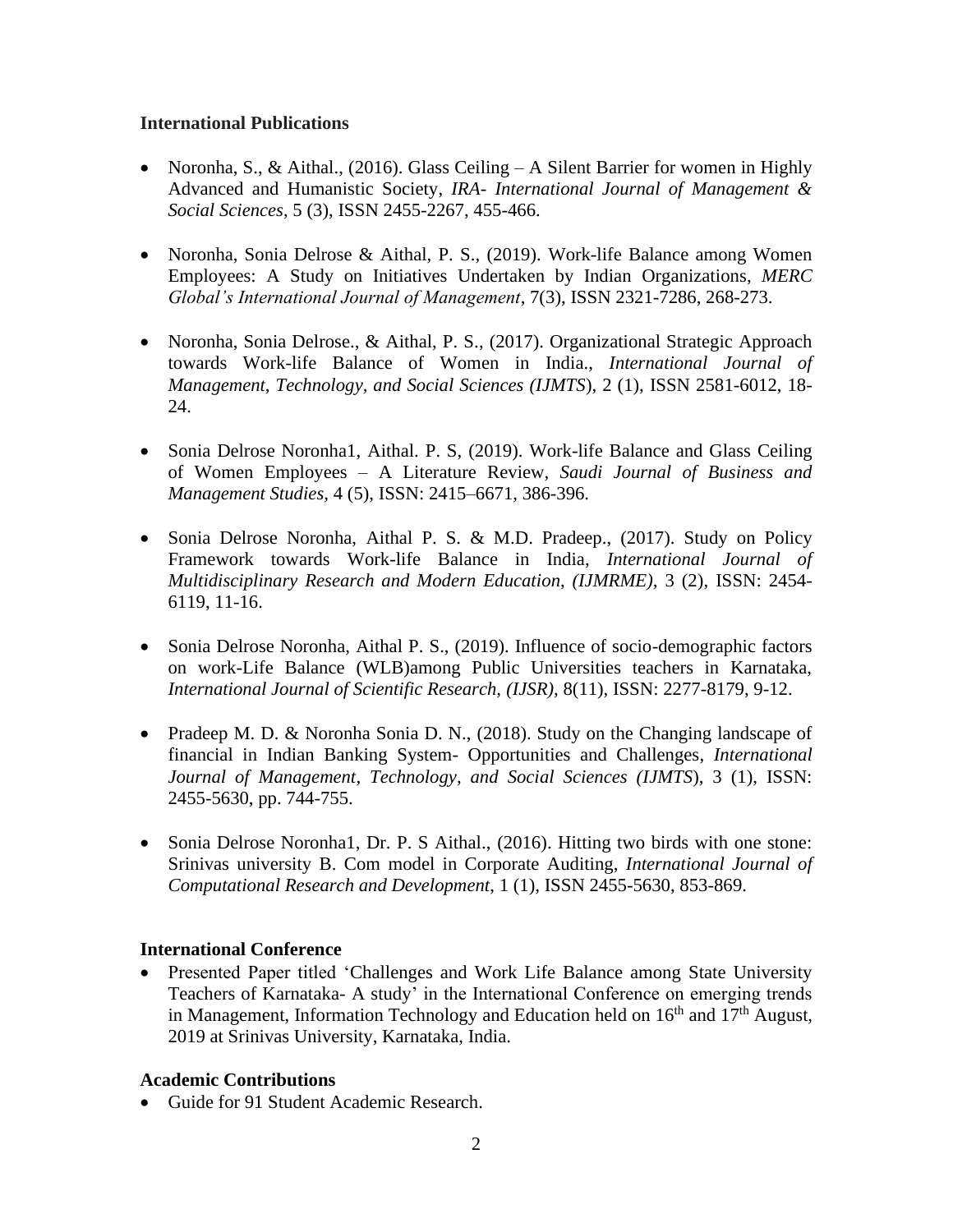- Organized Social Outreach Programmes: Cleaning Drives, Awareness, Management Fest, Industrial Visits etc.
- Judge for Management, Social Science and Cultural Fests.
- Framed Curriculum for the subjects of Principles of Management, Human Resource Management, Industrial Relations & Labour Welfare & Organizational Behavior.
- Setting Question Papers for Management subjects of UG and PG examination

## **University Deputations**

- Internal Examiner for the B.B.M Project Viva-Voce to III-year B.B.A students of Srinivas Institute of Management Studies affiliated to Mangalore University.
- Internal Examiner for the M.B.A Viva-Voce Examination to II-year M.B.A of Srinivas University.
- Examiner for the Central Valuation of B.B.M Degree Examinations at Mangalore University.
- Examiner for the Central Valuation of B. Com Degree Examinations at Mangalore University.
- Examiner for the Central Valuation of B. Com Degree Examinations at Srinivas University.
- Examiner for the Central Valuation of M.B.A Degree Examinations at Srinivas University.
- Office Superintendent of UG Examinations in Srinivas Institute of Management studies affiliated to Mangalore University.
- Office Superintendent of UG Examinations in Srinivas college of Business & Commerce of Srinivas University.
- Set Question Papers for M.B.A, B.B. A, B. Com Examinations of Srinivas University.
- Set Question Paper for Human Resource Management subject of NITTE University Examinations, Mangalore
- Member of Flying Squad for UG & PG University Examinations, Srinivas University, Mangaluru.

## **Conference Paper Presentation**

- "Glass Ceiling- A Silent Barrier for Women in Highly Advanced and Humanistic Society", One day conference on the changing Perspective of Management, IT and social sciences in the contemporary environment,  $7<sup>th</sup>$  May, 2016, Srinivas Institute of Management Studies, Mangalore.
- "Challenges for Women in Business and Influence of Market Turbulence", One day National Conference on Sustainable Growth in Developing Economies- Challenges Faced in Turbulent Times, 12<sup>th</sup> April, 2012, Srinivas Institute of Management Studies, Mangalore.
- "Women in Health Sector and Work-life Balance Challenges One day National Level conference on Current Development in Computer Science, IT & its impact on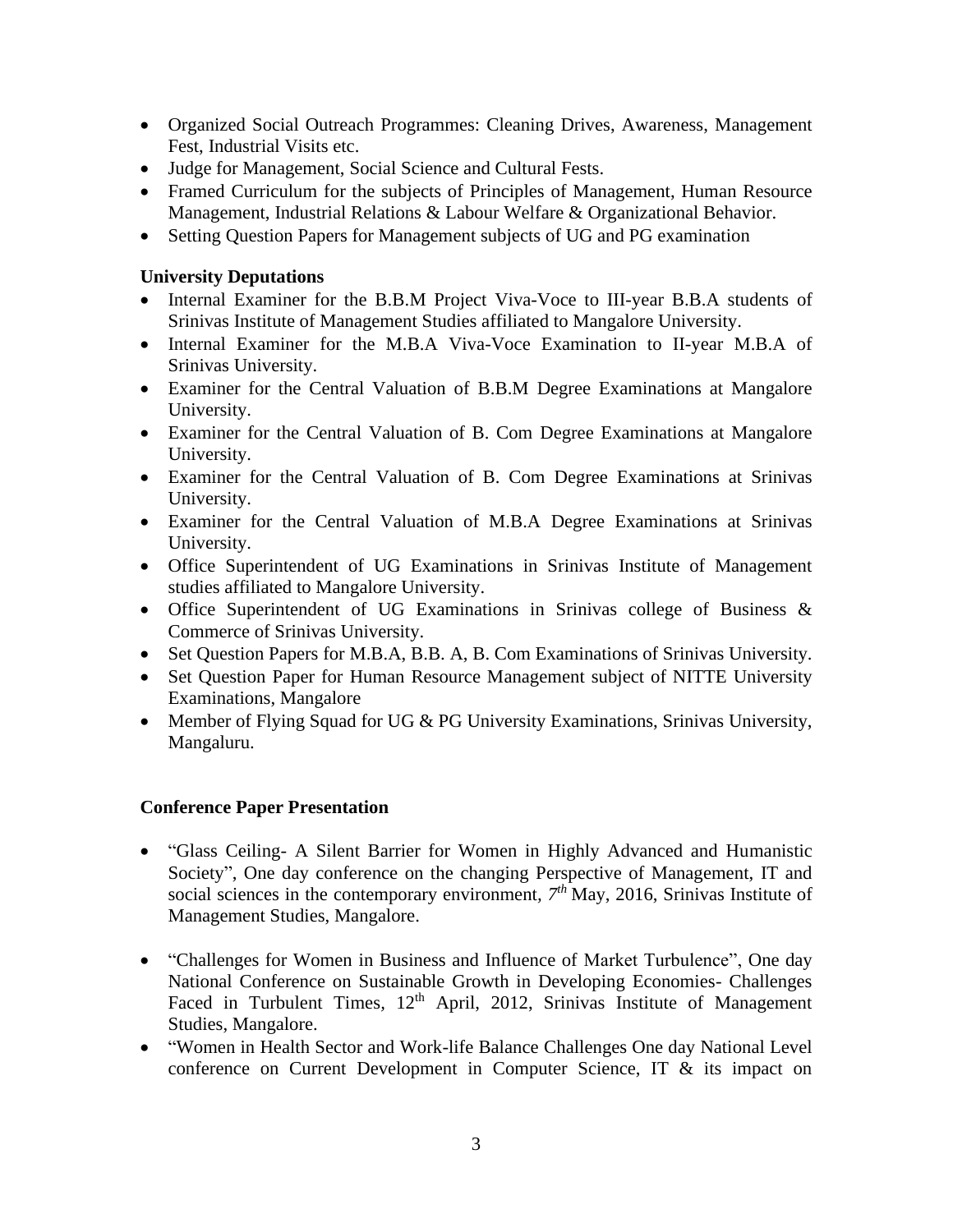Management, Social Sciences and Education., 26<sup>th</sup> November, 2016, Srinivas Institute of Management studies, Pandeshwar, Mangalore

- "Study on the Policy Framework towards work-life balance in India", Two-day conference - MANEGMA-2017, "Reinventing opportunities in Management, IT, & Social Sciences, 23<sup>rd</sup> & 24<sup>th</sup> March, 2017, Srinivas Institute of Management Studies, Mangalore.
- "Glass Ceiling in Top Educational Institutions in India", Innovations and Transformations in Banking, Management, IT, Education and Social Sciences, 26<sup>th</sup> &  $27<sup>th</sup>$  August, 2016, Srinivas Institute of Management Studies, Mangalore.
- "Influence of Socio- Demographic factors on Work-life Balance among University Teachers in Karnataka", MANEGMA-2019 A one day national conference on Advances in Management, IT, Education and Social Sciences, 27<sup>th</sup> April, 2019, Srinivas Institute of Management Studies, Mangalore.
- "Challenges and Work Life Balance among State University Teachers of Karnataka-A study", in the International Conference on emerging trends in Management, Information Technology and Education held on  $16<sup>th</sup>$  and  $17<sup>th</sup>$  August, 2019 at Srinivas University, Mangalore.

## **Conferences Attended**

- Innovation and transformation in banking, Management, IT, Education and social sciences, Srinivas Institute of Management studies, Pandeshwar, on 26<sup>th -</sup>27<sup>th</sup> August 2016.
- Current Development in computer Science, IT and its impact on Management, social sciences and Education, Srinivas Institute of Management studies, Pandeshwar on  $26<sup>th</sup>$  November 2016.
- Women empowerment 'Shakti 2017', Ramakrishna Math, Mangaladevi,  $12<sup>th</sup>$  &  $13<sup>th</sup>$ January 2017.
- Inventions in ICT  $\&$  its Implications on Management, Social Sciences and Education, Srinivas College of Business & Commerce on  $27<sup>th</sup>$  &  $28<sup>th</sup>$  December 2019.

## **Workshops/ Seminars Organized**

- 'Mega-India', One day workshop for I year M.B.A students of Srinivas Institute of Management Studies, Mangalore in 2007.
- 'Kala Avishkar' one day National level Cultural Fest for the Pre- University students on the theme 'Exploring Your Talent', 2<sup>nd</sup> Nov, 2013 at Srinivas College, Pandeshwar, Mangalore.
- Kala Avishkar' one day National level Cultural Fest for the Pre- University students, 27th August, 2014 at Srinivas College, Pandeshwar, Mangalore.
- Marketing Exhibition for the B. Com students of Srinivas Institute of Management Studies in the year 2010.